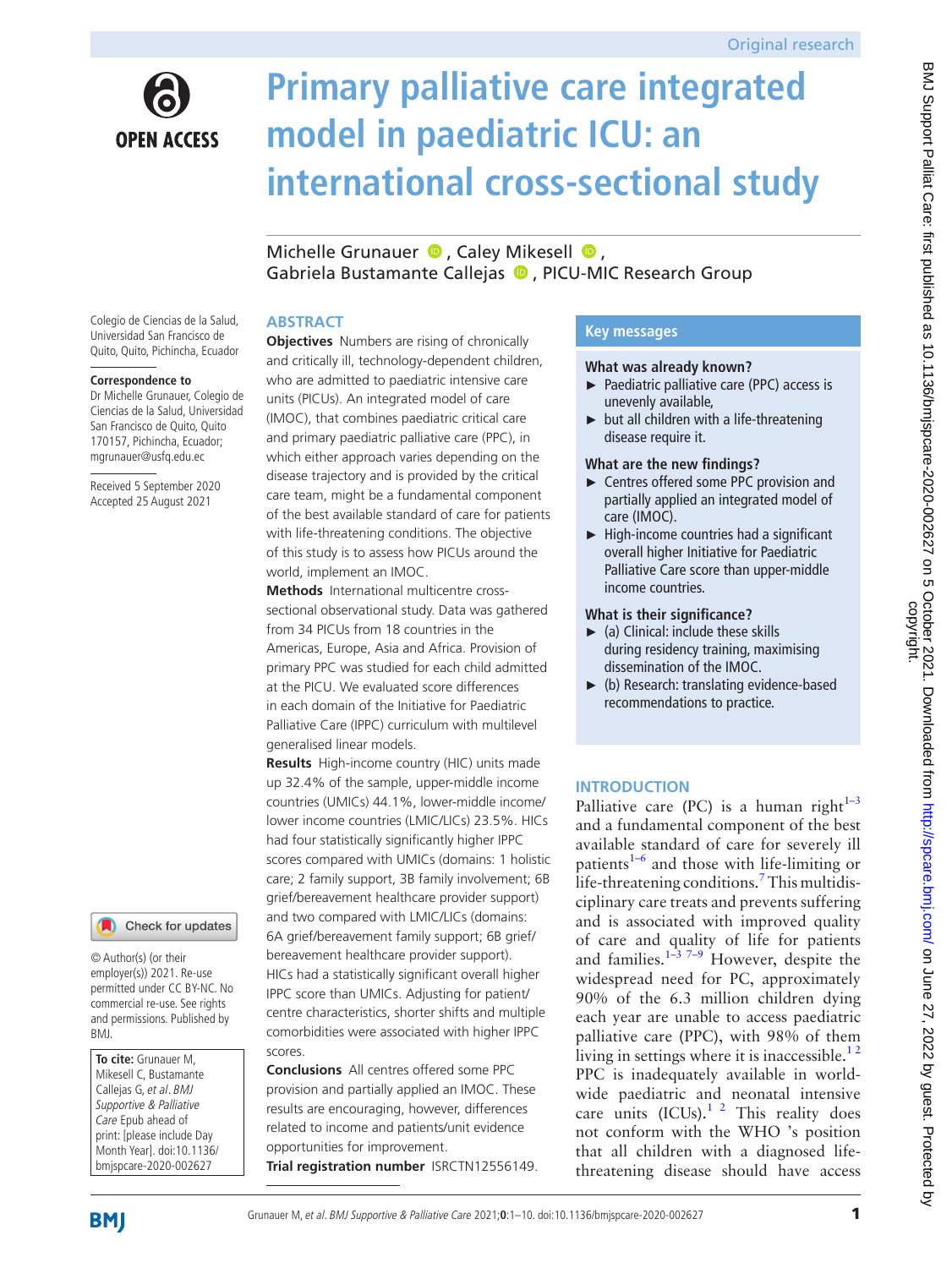to PPC regardless of whether treatment directed at the disease is provided or not.<sup>[2](#page-8-2)</sup> In ICUs where it does exist, PC is most commonly made available through external consultation models. $1<sup>5</sup>$  In the less common integrated model of care, ICU providers identify and address primary PPC needs as they arise.<sup>[1](#page-8-0)</sup> Studies directly comparing these models are limited, but the integrated model of care (IMOC) may better facilitate primary PPC delivery, build local PPC capacity, and make primary PPC available in under-resourced environments.<sup>[1](#page-8-0)</sup>

Building primary PPC capacity and providing an integrated model of care in paediatric ICUs (PICUs) depends on a chain of interventions, $<sup>2</sup>$  $<sup>2</sup>$  $<sup>2</sup>$  including the</sup> development of evidence-based recommendations. An example is the Initiative for Paediatric Palliative Care (IPPC) curriculum, which was developed by the Institute of Patient and Family Centered Care for children with life-threatening conditions and their families ([box](#page-1-0) 1).<sup>10</sup> It includes different quality domains, goals and indicators that are based on the best standard of care. The curriculum outlines six domains of quality palliative care for paediatric patients: holistic care of the child, support of family unit, involvement of the family and child in decision-making, communication and planning of care, treatment of pain and other symptoms, continuity of care and support of grief and bereavement.<sup>[10](#page-8-3)</sup> The implementation effectiveness of such interventions is dependent on factors related to the curriculum itself, the implementation environment, potential adopters and implementation resources.<sup>11-13</sup>

As previously mentioned, the successful implementation of the IPPC curriculum requires an intimate understanding of potential adopters and their clinical environments.[13](#page-8-5) For example, practitioners' existing knowledge and skills<sup>12-14</sup> play a vital role in new clinical learning.<sup>14</sup> Similarly, unit characteristics like infrastructure,  $15$  staff–patient ratio,  $15-17$  innovation adoption,<sup>[13](#page-8-5)</sup> clinical environments<sup>13</sup> and technology<sup>17</sup> shape care provision and outcomes. $15$  As such, identifying existing primary PPC resources and competencies among potential IPPC adopters can help improve the uptake of such interventions in new clinical environments.

The objective of this study was to assess if PICUs around the world apply the domains, goals and indicators for each admitted child described in the IPPC curriculum, contributing to an IMOC. A secondary objective was to identify whether unit physical environment, technological infrastructure, human resources and income categories (as defined by the World Bank)<sup>18</sup> or patient characteristics (sex, race, first language, age, presence of comorbidities) are associated with differences in primary PPC provision. We hypothesised that all centres would at least partially comply with the IPPC curriculum, irrespective of country income and provide an IMOC to a certain extent.

**Box 1 Quality domains, goals and indicators for family-centred care of children living with lifethreatening conditions—the Initiative for Paediatric Palliative Care[10](#page-8-3)**

<span id="page-1-0"></span>**The Initiative for Paediatric Palliative Care (IPPC):**

Quality domains, goals and indicators for family-centred care of children living with life-threatening conditions (adapted from the IPPC).

1.0 Domain **Holistic Care of the Child**

Goal: The needs of each child with a life-threatening/ life-limiting condition are supported and his/her potential promoted in the following six areas: physical, social, emotional, developmental, spiritual and educational.

2.0 Domain 2 **Support of the Family Unit**

Goal: Each family of a child with a life-threatening/ life-limiting condition receives the support and resources it needs to maintain its integrity.

3.0 Domain 3: **Involvement of Child and Family in Communication, Decision-Making and Care Planning**

Goal A: Each child with a life-threatening condition is informed about and involved in decisions about his/her own care and care planning to the extent possible based on developmental abilities and desires.

Goal B: The healthcare institution and providers support the opportunity for each family of a child with a lifethreatening condition to be involved in decision-making and care planning with and for its child, respecting the level of involvement desired.

4.0 Domain 4: **Relief of Pain and Other Symptoms**

Goal: Each child with a life-threatening/life-limiting condition receives effective pain and symptom management.

5.0 Domain: **Continuity of Care**

Goal A: Each child with a life-threatening/life-limiting condition has a written plan of care, which is documented and communicated across all care settings.

Goal B: Each child with a life-threatening condition has a designated individual, a physician or other healthcare provider, who is identified as responsible for coordinating the child's overall care.

#### 6.0 Domain: **Grief and Bereavement Support**

Goal A: Each family of a child with a life-threatening/lifelimiting condition is offered grief and bereavement support before and after the child's death.

Goal B: Healthcare providers working with children with life-threatening/life-limiting conditions and their families are offered grief and bereavement support.

## **METHODS**

This international multicentre cross-sectional observational study was completed in 34 PICUs in a mixture of urban, suburban and rural areas of 18 countries in the Americas, Europe, Asia and Africa between 2016 and 2018. Four of the ICUs included self-identify as paediatric and neonatal ICUs. Participants were medical doctors and nurses from PICUs; healthcare providers not employed in PICUs were excluded. Participating centres were identified through medical societies, research networks including the Pediatric Acute Lung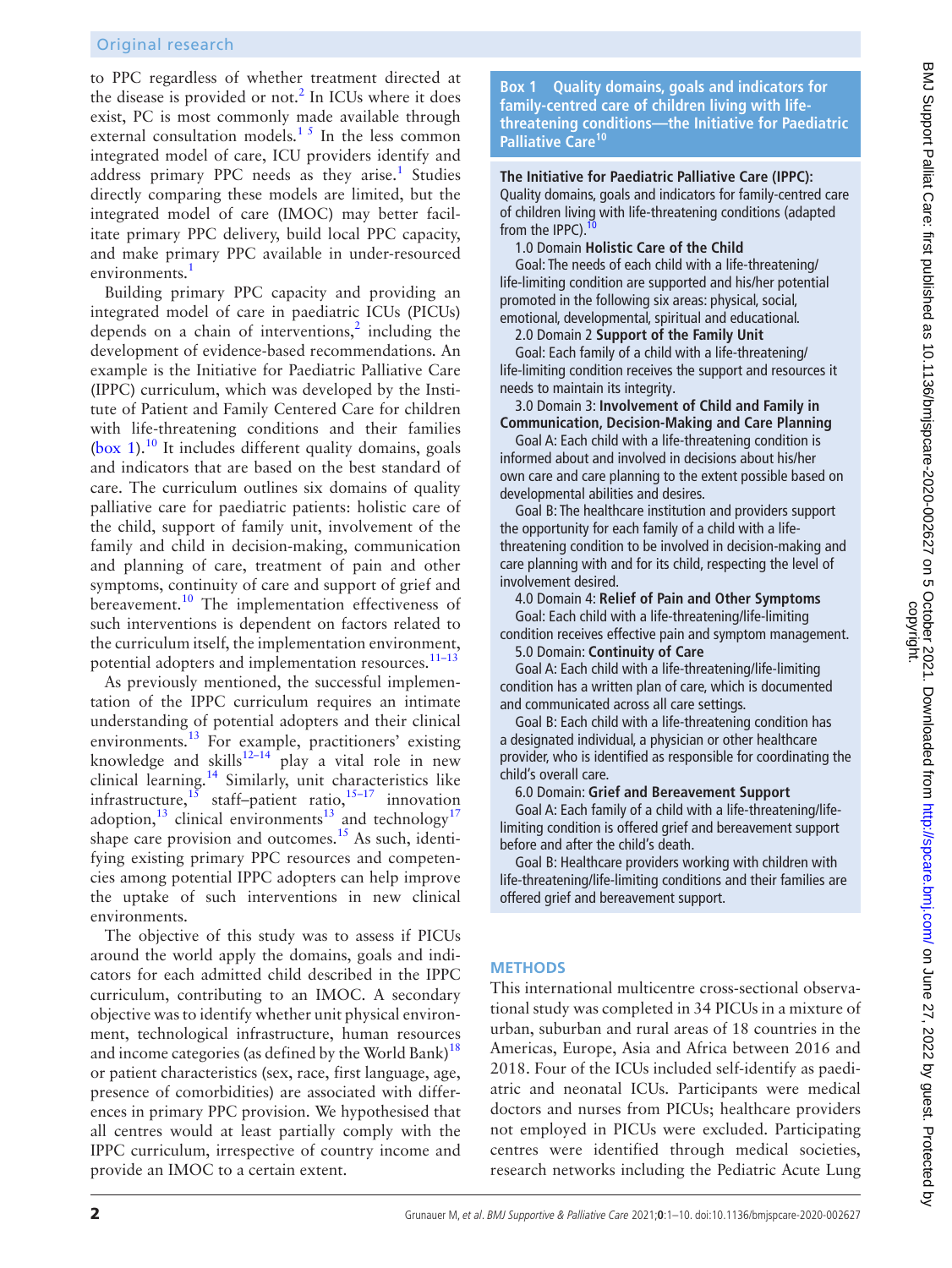

<span id="page-2-0"></span>**Figure 1** Average Initiative for Paediatric Palliative Care domain scores by World Bank Income Level. \* Items referring to educational needs were only considered for children ≥4years (Domain 1—holistic needs) to account when formal schooling generally starts around the world. † Items regarding decision-making ability were only considered for children ≥8years because guidelines recommend involving them in healthcare decisions. ‡ P values were estimated using generalised linear models adjusted for child's age and sex and using centre as a clustering variable.

Injury and Sepsis Investigators Network, publication database searches and team contacts.

We sent interested centres the full protocol and requested local institutional review board (IRB) approval.

Two questionnaires with multiple choice and openended questions were used. The unit data questionnaire focused on unit infrastructure, technology and provider ratios. The model of care questionnaire gathered data on providers, policies, limited clinical/ demographic data of currently admitted patients and the model of care employed in participating centres in relation to the IPPC curriculum: (1) holistic care, (2) family support, (3) child–family unit involvement, (4) pain and symptom control, (5) continuity of care and (6) grief and bereavement support [\(figure](#page-2-0) 1).<sup>10</sup> All these were included in our questionnaires and each health provider that completed them did so while considering

the admitted child and the questions related to the domains applied in the care of each child. Regarding supportive and palliative care as a continuum of care, it was explored in the domain of continuity of care. For each study site, 2weeks were predefined to complete the questionnaires. Participants had a 100% response survey completion rate.

# **Data collection**

Data collection began after obtaining approval from each site's IRB. While we coordinated primarily with local principal investigators, any current PICU provider could complete the questionnaires.

In the model of care questionnaire, providers identified their ICU role and assessed how care was addressed in each patient's care; providers could explain further in optional open-ended questions. Participants did not disclose identifiable patient data; they reported patient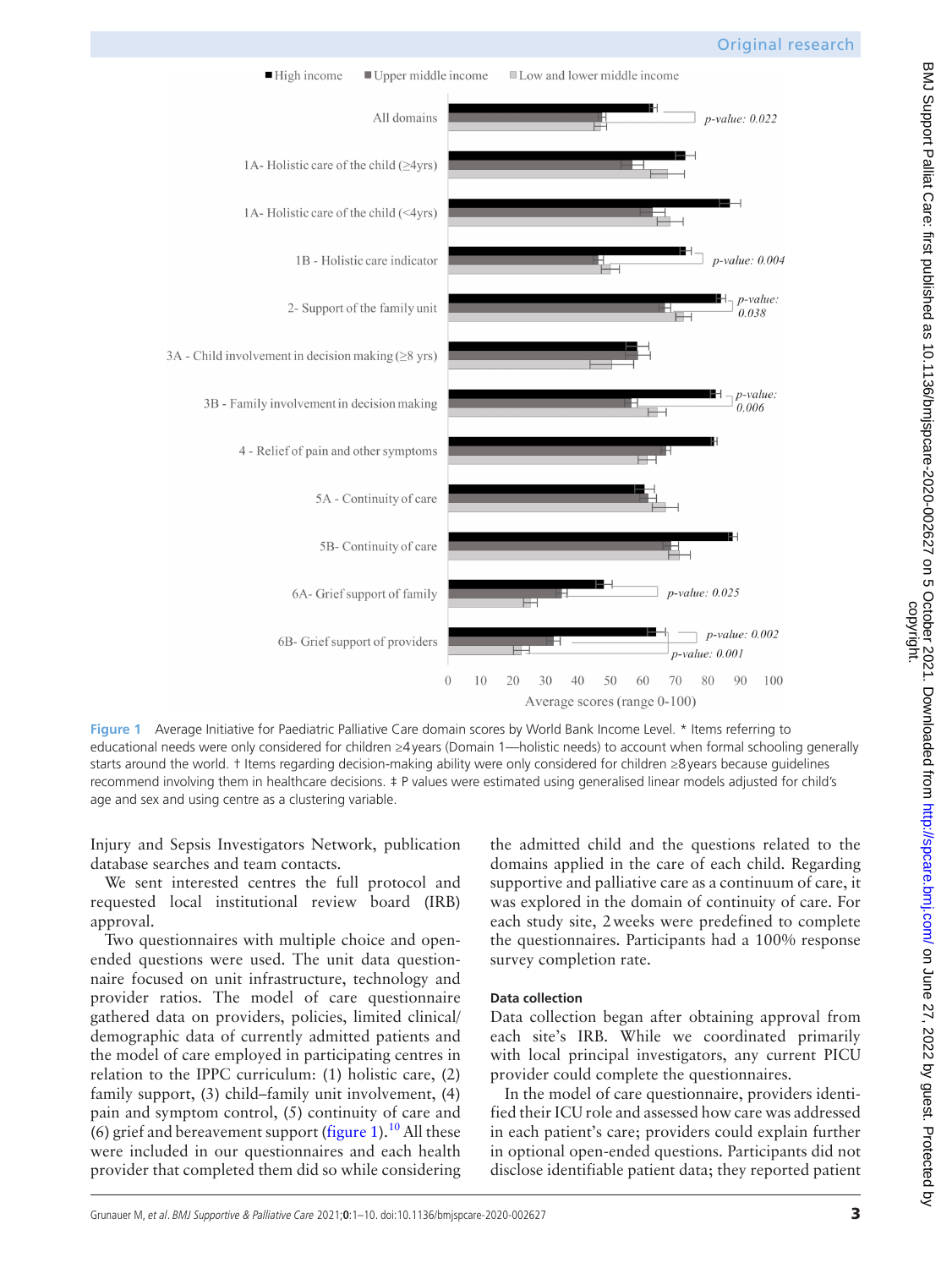age, sex, race, language(s), diagnosis and length of stay. Race and language were classified according to patient charts. We asked centres to complete 10–25 copies of the model of care questionnaire; if centres included additional patients, we did not exclude them. The patients included were all those children who fulfilled requirements to be admitted to the PICU and that were considered of having likelihood of benefit in their condition by being managed in the units (Association for Children's Palliative Care or ACT category 1). In other words, the patients needed management and monitoring that could not be provided outside the unit, but were not terminally ill, unless their disease trajectory led to a severe progression of illness and  $death.<sup>19</sup>$  $death.<sup>19</sup>$  $death.<sup>19</sup>$  The mortality rates may vary within centres and depend on the type and complexity of cases that each PICU admits. Despite this, we did not report this parameter because it does not pertain to the objective of this study. Additionally, patients did not have a case manager. The participants in the care of these children include the paediatric critical care team including physicians, nurses and respiratory therapists, and in some units, psychologists, spiritual leaders, and other providers that are present through a consultation model.

We encouraged participants to complete the questionnaires on Research Electronic Data Capture (REDCap),<sup>20</sup> an encrypted, password-protected online platform that permits primary users to create, share, analyse and store data entered into questionnaires. Respondents who could not use REDCap because of a lack of reliable internet sent de-identified responses via email.

#### **Statistical methods**

Structural and demographic characteristics obtained were summarised according to World Bank income group.<sup>[18](#page-9-0)</sup> Characteristics included number of beds, PICU area  $(m^2)$ , available equipment (eg, ventilators, resuscitation), average unit census per day/week and PICU providers (eg, critical care physicians, nurses). We calculated the number of beds that each PICU provider covered by dividing number of beds by number of providers and number of equipment units by total number of beds. Continuous variables were categorised based on empirical analysis of our data and published literature. Descriptive statistics were reported using mean and SD for continuous variables and proportions for categorical variables.

To evaluate primary palliative care delivery, we constructed a partial score for each of the six domains evaluated in the model of care questionnaire. For each recommendation item within each domain, we assigned a numeric value to each answer: ' $yes'=1$ , 'sometimes'=0.5 and 'no'=0. Some questions included the option of 'non-applicable' which was generally assigned a value of 0 with exceptions described here. Items referring to educational needs were only

considered for children ≥4 years (domain 1—holistic needs) because formal schooling starts after this age. $^{21}$  $^{21}$  $^{21}$ Thus, respondents may have considered that educational needs were not applicable to younger children. Questions regarding decision-making ability were considered for children  $\geq$ 8 years due to guidelines recommendations.[22](#page-9-4) During sensitivity analysis, we re-coded the 'non- applicable' option to 1 or missing and reassessed the analysis. To create a partial score within each domain, we summed scores for all items and converted them to a per cent such that the range of potential scores was 0–100. Finally, a total index was created by averaging the per cent scores for each domain (potential final scores 0–100).

We compared each domain's average and total scores according to World Bank income group. To assess differences while accounting for potential bias, we used multilevel generalised linear models (GLMs) with a Gaussian distribution adjusted by child age and sex, using centres as a clustering variable. For statistical purposes, the high-income country (HIC) group was used as the reference group. We investigated the association between structural and demographic characteristics and total IPPC scores. For patient characteristics, we considered age, sex, race, length of stay and presence of comorbidities. For centre characteristics, number of ventilators and resuscitation equipment, per cent of daily bed use, beds per critical care physician/nurse and provider shift lengths. We evaluated associations using univariate and multivariable multilevel GLMs using centre as a clustering variable. Based on clinical and statistical considerations, the adjusted model included age, sex, race, comorbidities and shift length. We did not have any missing data. All statistical analysis was conducted using Stata V.14.1.

#### **Partial patient and public involvement**

Research participants (diverse healthcare professionals) aided in recruitment, data collection and drafting the final version of this manuscript. Following publication, the PICU-MIC research group and wider scientific community will have access to research data on request for their own analyses. Future PICU-MIC research group initiatives will include the co-development of plain language summaries and leaflets describing study results and ideas to improve primary PPC access in culturally relevant ways.

#### **RESULTS**

Our sample included 34 participating PICUs from 18 countries from North America (5), Latin America (7), Europe (5), Asia (15) and Africa (2). HIC units made up 32.4% of the sample, upper-middle income countries (UMICs) 44.1% and lower-middle income/lower income countries (LMIC/LICs) 23.5%. HICs generally had more doctors, nurses and respiratory therapists per unit, although the relationship between beds/ healthcare provider was less consistent compared with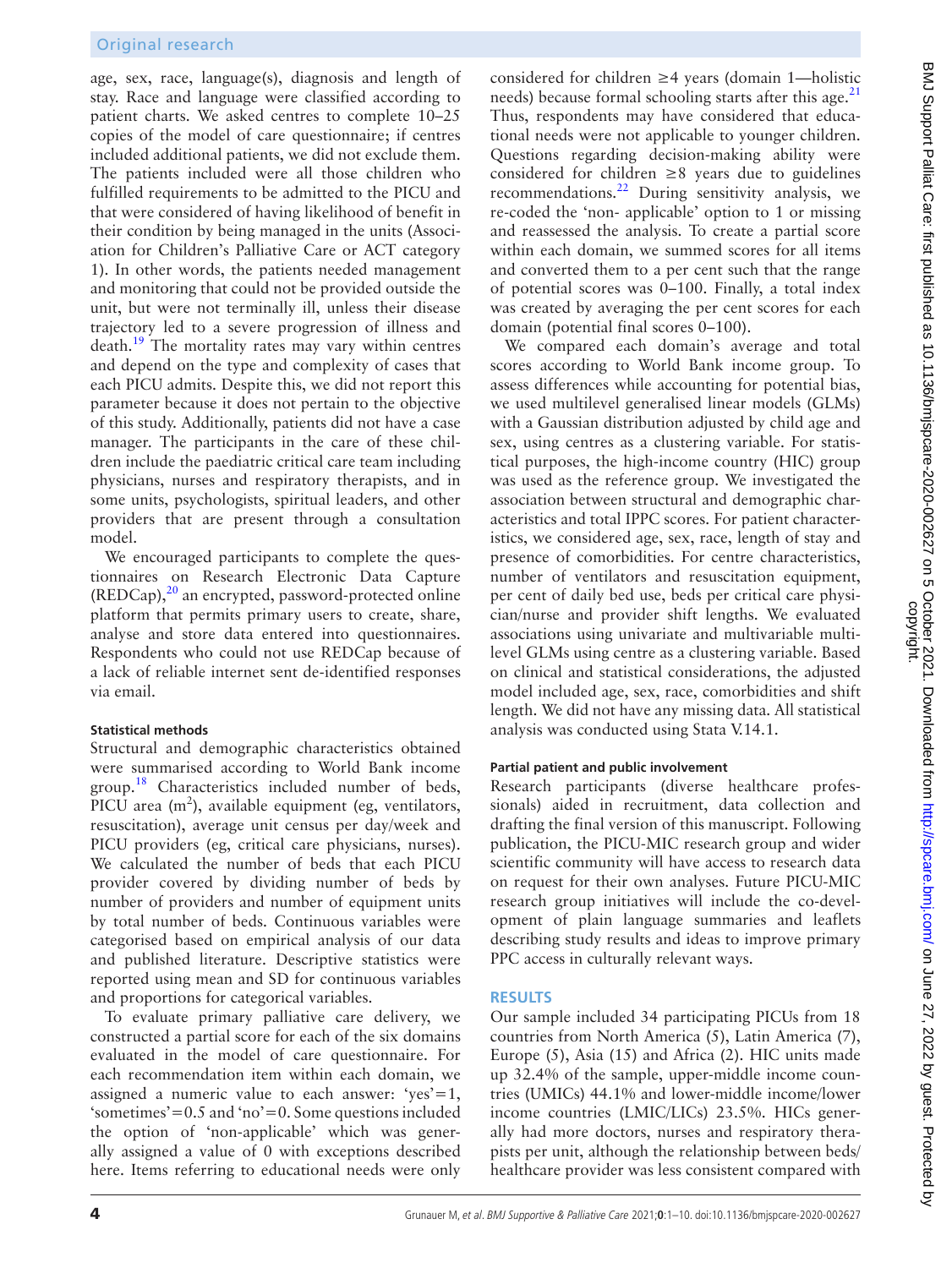<span id="page-4-0"></span>

| Table<br>Units' physical and human resources averaged by World Bank Country income group |             |                |                    |            |                      |                                   |              |                                          |          |                              |                                 |                         |               |                       |                                         |                         |
|------------------------------------------------------------------------------------------|-------------|----------------|--------------------|------------|----------------------|-----------------------------------|--------------|------------------------------------------|----------|------------------------------|---------------------------------|-------------------------|---------------|-----------------------|-----------------------------------------|-------------------------|
|                                                                                          | General     |                | <b>Equipment</b>   |            |                      | <b>Average number of patients</b> |              |                                          |          | <b>Healthcare providers</b>  |                                 |                         |               |                       |                                         |                         |
|                                                                                          | <b>Beds</b> | Area           | <b>Ventilators</b> |            | <b>Resuscitation</b> |                                   | Per day      |                                          | Per week |                              | <b>Critical care</b><br>doctors |                         | <b>Nurses</b> |                       | <b>Respiratory</b><br><b>therapists</b> |                         |
| <b>World Bank</b><br>income group                                                        | n           | m <sup>2</sup> | $\mathsf{n}$       | Per<br>bed | n                    | Per bed                           | $\mathsf{n}$ | $\frac{0}{0}$<br><b>beds</b><br>in use n |          | Patients/<br>bed per<br>week | n                               | # beds<br>per<br>doctor | n             | #beds<br>per<br>nurse | n                                       | # beds per<br>therapist |
| <b>HIC</b>                                                                               | 19.5        | 965.0          | 14.2               | 1.00       | 4.1                  | 0.30                              | 15.2         | 73.4                                     | 68.7     | 2.0                          | 12.5                            | 3.0                     | 14.0          | 1.6                   | 2.5                                     | 5.0                     |
| <b>UMIC</b>                                                                              | 10.9        | 329.0          | 12.1               | .09        | 5.0                  | 0.47                              | 10.8         | 90.0                                     | 23.2     | 1.9                          | 7.9                             | 2.6                     | 4.6           | 2.6                   | 1.2                                     | 3.4                     |
| $LMIC+LIC$                                                                               | 9.1         | 166.0          | 6.9                | 0.81       | 4.9                  | 0.69                              | 7.3          | 80.2                                     | 20.3     | 1.9                          | 7.4                             | 1.6                     | 4.6           | 2.2                   | 0.6                                     | 2.6                     |

HIC, high-income countries; LIC+LMIC, lower income countries and lower-middle income countries; UMIC, upper-middle income countries.

units in lower income groups ([table](#page-4-0) 1). HICs had the greatest number of patients, fastest patient turnover, lowest percentage of bed use, greater number of beds, and largest average unit area.

A total of 171 children (34.3%) were in HICs, 227 (45.6%) in UMICs and 100 (20.1%) in LMIC/LICs. All income groups reported partial fulfilment of primary PPC resulting in an integrated model of care in the PICU. However, no group reported perfect fulfilment of any IPPC domain [\(figure](#page-2-0) 1).

After adjusting for patient age/sex and unit clustering, HICs had a higher total average score for all domains (63.0%) than UMICs (44.6%) or LMIC/LICs (47.2%). This effect was only statistically significant for the comparison between HICs and UMICs (p  $value = 0.022$ ).

Across all IPPC goals, HICs generally had higher scores than units in lower resource settings but not all comparisons were statistically significant ([table](#page-4-0) 1). For domain 1 (holistic care of the child, all ages considered), HICs scored 72.7% (SD=22.4) while UMICs scored 41.1% (SD=27.6) (p value=0.004, adjusted for age, sex, clustering by unit).

In domain 2 (family support), HICs had a higher score than UMICs (p value=0.038). Similarly, HICs scored 23% points higher than UMICs in domain 3B (family involvement) (adjusted p value=0.006).

HICs had higher scores in domain 6A (grief/bereavement support of the family) than LMIC/LICs (p value: 0.025) and in domain 6B (grief/bereavement support of healthcare providers) compared with LMIC/LICs (p value:  $0.001$ ) and UMICs (p value= $0.002$ ).

We also investigated associations between patient/ centre characteristics and IPPC scores. The IPPC domains were not applied differently according to diagnosis ([table](#page-4-1) 2).

[Table](#page-5-0) 3 shows total scores across all domains by patient and centre characteristics. Scores did not vary by patient sex/age. Patients with multiple comorbidities had, on average, slightly higher scores than patients with a single condition after adjusting for other covariates (p value= $0.018$ ). There were no statistically significant associations between IPPC scores and equipment availability, per cent daily bed use or patient load/ healthcare provider. Shorter shift lengths (<8 hours) had higher IPPC scores than centres with longer shift

lengths, after adjusting for other covariates (p value for trend:<0.001). During sensitivity analysis, we evaluated alternative coding of the 'non-applicable' option and did not find substantial differences on any of our results (not shown).

## **DISCUSSION**

PPC is not at odds with intensive care; rather, it can improve ICU patients' quality and length of life.<sup>1–3 5 7</sup> We found universal though heterogeneous and overall insufficient fulfilment of IPPC recommendations; indicating that healthcare providers complete numerous palliative care tasks in PICUs worldwide, although inconsistently and imperfectly. In general, HICs units

<span id="page-4-1"></span>

| Table 2 Average total scores across the six Initiative for<br>Paediatric Palliative Care domains according to patient diagnosis |                |                                  |  |  |  |  |  |  |
|---------------------------------------------------------------------------------------------------------------------------------|----------------|----------------------------------|--|--|--|--|--|--|
| <b>Medical diagnosis</b><br>categories                                                                                          | Prevalence (%) | <b>Total score,</b><br>mean (SD) |  |  |  |  |  |  |
| Respiratory                                                                                                                     | 38.0           | 52.8 (18.2)                      |  |  |  |  |  |  |
| Nervous system                                                                                                                  | 28.9           | 53.4 (17.0)                      |  |  |  |  |  |  |
| Environmental*                                                                                                                  | 10.6           | 50.9(16.8)                       |  |  |  |  |  |  |
| Infectious                                                                                                                      | 31.1           | 50.0(18.1)                       |  |  |  |  |  |  |
| Eye, ear, nose, throat,<br>craniofacial                                                                                         | 2.8            | 48.6 (24.3)                      |  |  |  |  |  |  |
| Neonatal                                                                                                                        | 13.4           | 57.6 (17.5)                      |  |  |  |  |  |  |
| Gastrointestinal/hepatobiliary                                                                                                  | 15.7           | 50.0 (17.9)                      |  |  |  |  |  |  |
| Circulatory                                                                                                                     | 22.1           | 56.0 (18.0)                      |  |  |  |  |  |  |
| Other <sup>+</sup>                                                                                                              | 0.4            | 58.3 (35.7)                      |  |  |  |  |  |  |
| Orthopaedic/musculoskeletal                                                                                                     | 6.0            | 39.4 (18.2)                      |  |  |  |  |  |  |
| Endocrine/metabolical                                                                                                           | 6.8            | 50.6 (18.9)                      |  |  |  |  |  |  |
| Haematological/oncological                                                                                                      | 10.2           | 49.1 (22.2)                      |  |  |  |  |  |  |
| Renal/urological                                                                                                                | 7.8            | 53.2 (22.6)                      |  |  |  |  |  |  |
| Ungroupable                                                                                                                     | 1.0            | 45.6 (12.0)                      |  |  |  |  |  |  |
| Medical/procedural                                                                                                              |                |                                  |  |  |  |  |  |  |
| Procedural                                                                                                                      | 18.9           | 48.6 (18.6)                      |  |  |  |  |  |  |
| Abuse                                                                                                                           | 0.6            | 62.2(18.6)                       |  |  |  |  |  |  |
| Number of comorbidities                                                                                                         |                |                                  |  |  |  |  |  |  |
| Single major diagnostic<br>category                                                                                             | 26.7           | 51.4 (18.8)                      |  |  |  |  |  |  |
| Multiple comorbidities                                                                                                          | 73.3           | 51.5(18.5)                       |  |  |  |  |  |  |
| Total                                                                                                                           | 100.0          |                                  |  |  |  |  |  |  |

\*Including poisonings, burns and trauma.

†Including mental health disorders and alcohol and drug use.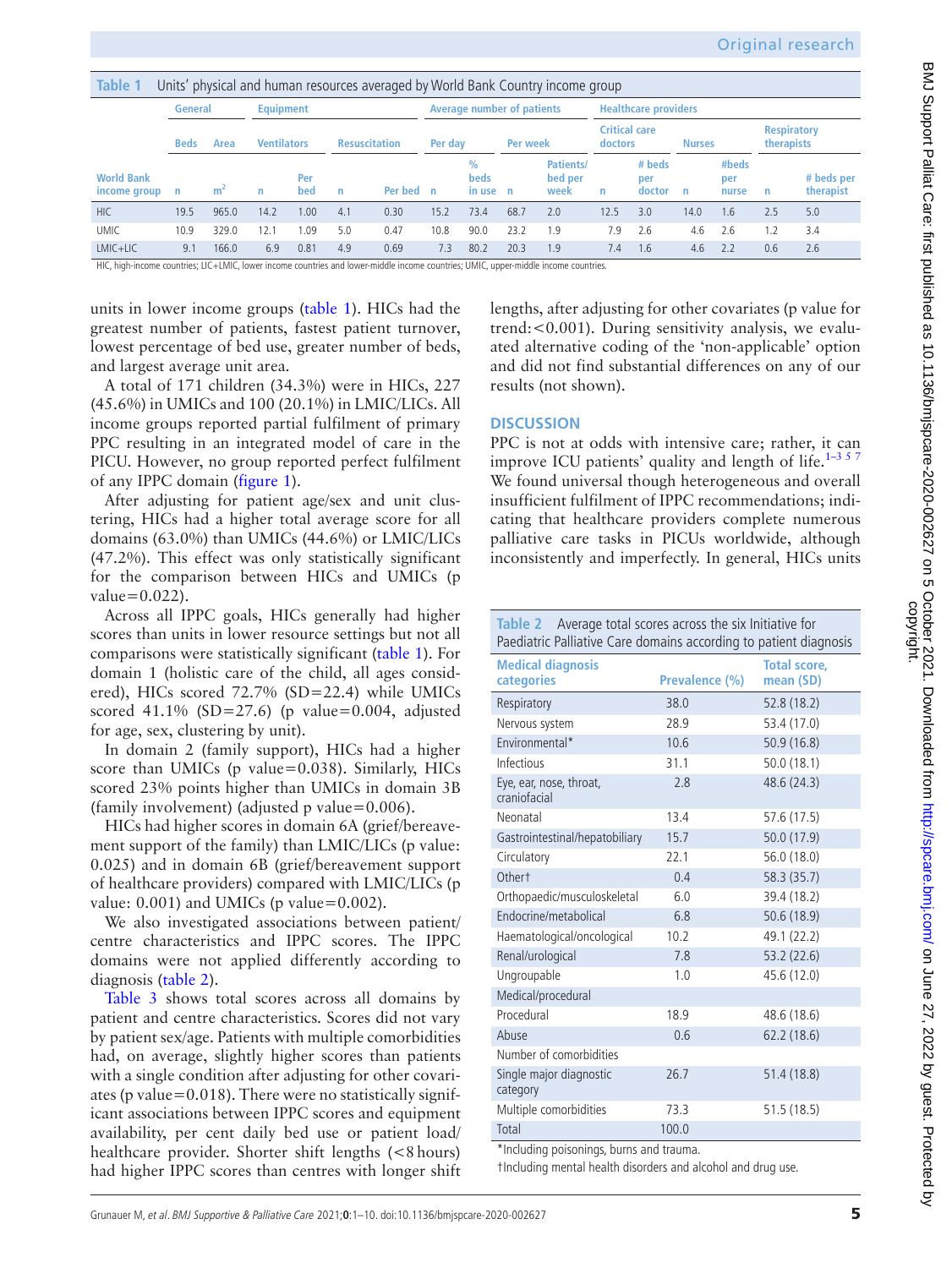<span id="page-5-0"></span>**Table 3** Associations between patient and centre characteristics with the average total scores across the six Initiative for Paediatric Palliative Care domains

|                                        |                |               | Total score all domains, % |          |                   |  |  |
|----------------------------------------|----------------|---------------|----------------------------|----------|-------------------|--|--|
|                                        | N              | $\frac{0}{0}$ | <b>Mean (SD)</b>           | P value* | Adjusted p value* |  |  |
| <b>Patient characteristics</b>         |                |               |                            |          |                   |  |  |
| Age                                    |                |               |                            |          |                   |  |  |
| Newborn (0-1 month)                    | 34             | 6.8           | 51.3(22.6)                 | 0.083    | 0.099             |  |  |
| Infant $(>=1 - 12$ months)             | 122            | 24.5          | 53.0 (17.7)                | 0.388    | 0.459             |  |  |
| Preschool (>1-5 years)                 | 150            | 30.1          | 52.2 (18.5)                | Ref.     | Ref.              |  |  |
| School (>5-11 years)                   | 103            | 20.7          | 47.4 (19.6)                | 0.942    | 0.650             |  |  |
| Teen (>11-18 years)                    | 89             | 17.9          | 52.9 (16.7)                | 0.259    | 0.228             |  |  |
| Sex                                    |                |               |                            |          |                   |  |  |
| Male                                   | 285            | 57.2          | 50.4 (19.1)                | Ref.     | Ref.              |  |  |
| Female                                 | 213            | 42.8          | 52.8 (17.8)                | 0.878    | 0.744             |  |  |
| Race                                   |                |               |                            |          |                   |  |  |
| White                                  | 173            | 35.8          | 56.5 (20.7)                | Ref.     | Ref.              |  |  |
| Asian                                  | 111            | 22.3          | 44.6 (16.1)                | 0.370    | 0.279             |  |  |
| Black <sup>+</sup>                     | 54             | 10.9          | 46.4 (20.1)                | 0.045    | 0.047             |  |  |
| Indian                                 | 31             | 6.2           | 55.5 (4.8)                 | 0.436    | 0.448             |  |  |
| Mestiza                                | 57             | 11.5          | 51.2(20.1)                 | 0.732    | 0.880             |  |  |
| Middle-Eastern                         | 67             | 13.5          | 52.1 (14.2)                | 0.819    | 0.650             |  |  |
| Other                                  | $\overline{4}$ | 0.8           | 55.8 (4.4)                 | 0.985    | 0.837             |  |  |
| Days in paediatric intensive care unit |                |               |                            |          |                   |  |  |
| <30 days                               | 427            | 85.7          | 51.6 (18.9)                | Ref.     |                   |  |  |
| $\geq$ 30 days                         | 71             | 14.3          | 50.5(16.3)                 | 0.431    |                   |  |  |
| Comorbidities                          |                |               |                            |          |                   |  |  |
| Single Major Diagnostic Category       | 133            | 26.7          | 51.4 (18.8)                | Ref.     | Ref.              |  |  |
| Multiple comorbidities                 | 365            | 73.2          | 51.5(18.5)                 | 0.017    | 0.018             |  |  |
| <b>Centre characteristics</b>          |                |               |                            |          |                   |  |  |
| Number of ventilators                  |                |               |                            |          |                   |  |  |
| <1 per bed                             | 238            | 47.8          | 49.6 (15.1)                | Ref.     |                   |  |  |
| $\geq$ 1 per bed                       | 260            | 52.2          | 53.1 (21.2)                | 0.811    |                   |  |  |
| Resuscitation equipment                |                |               |                            |          |                   |  |  |
| $<$ 0.5 per bed                        | 360            | 72.3          | 50.3 (20.0)                | Ref.     |                   |  |  |
| $\geq$ 0.5 per bed                     | 138            | 27.7          |                            | 0.509    |                   |  |  |
| Per cent daily bed use                 |                |               | 54.3 (13.8)                |          |                   |  |  |
|                                        |                |               |                            |          |                   |  |  |
| < 80%                                  | 176            | 35.3          | 52.4 (22.2)                | Ref.     |                   |  |  |
| $\geq 80\%$                            | 322            | 64.7          | 50.9 (16.3)                | 0.792    |                   |  |  |
| Beds per critical care doctor          |                |               |                            |          |                   |  |  |
| <2 beds per doctor                     | 319            | 68.5          | 50.5 (19.3)                | Ref.     |                   |  |  |
| ≥2 beds per doctor                     | 147            | 31.6          | 51.6 (17.9)                | 0.884    |                   |  |  |
| Beds per nurse                         |                |               |                            |          |                   |  |  |
| <2 beds per nurse                      | 245            | 54.8          | 54.0 (19.8)                | Ref.     |                   |  |  |
| ≥2 beds per nurse                      | 202            | 45.2          | 47.6 (17.6)                | 0.212    |                   |  |  |
| Shift length                           |                |               |                            |          |                   |  |  |
| <8 hours                               | 102            | 20.5          | 67.1(13.7)                 | Ref.     | Ref.              |  |  |
| 8-12 hours                             | 241            | 48.4          | 53.4 (15.1)                | 0.079    | 0.056             |  |  |
| 13-18 hours                            | 42             | 8.4           | 47.1 (22.5)                | 0.056    | 0.052             |  |  |
| 19-24 hours                            | 20             | $4.0\,$       | 35.6 (24.1)                | 0.010    | 0.006             |  |  |
| Multiple                               | 93             | 18.7          | 34.4 (8.76)                | 0.001    | < 0.001           |  |  |
| P value for trend                      |                |               |                            | < 0.001  | < 0.001           |  |  |

Bold values are those found to be statistically significant (p-value < 0.05).

\*P values were estimated using univariate and multivariable multilevel generalised linear models using centre as a clustering variable. The adjusted model included age, sex, race, comorbidities and shift length.

†After subanalysis of this variable, considering many children in the universe were of black ethnicities, we do not consider this finding significative.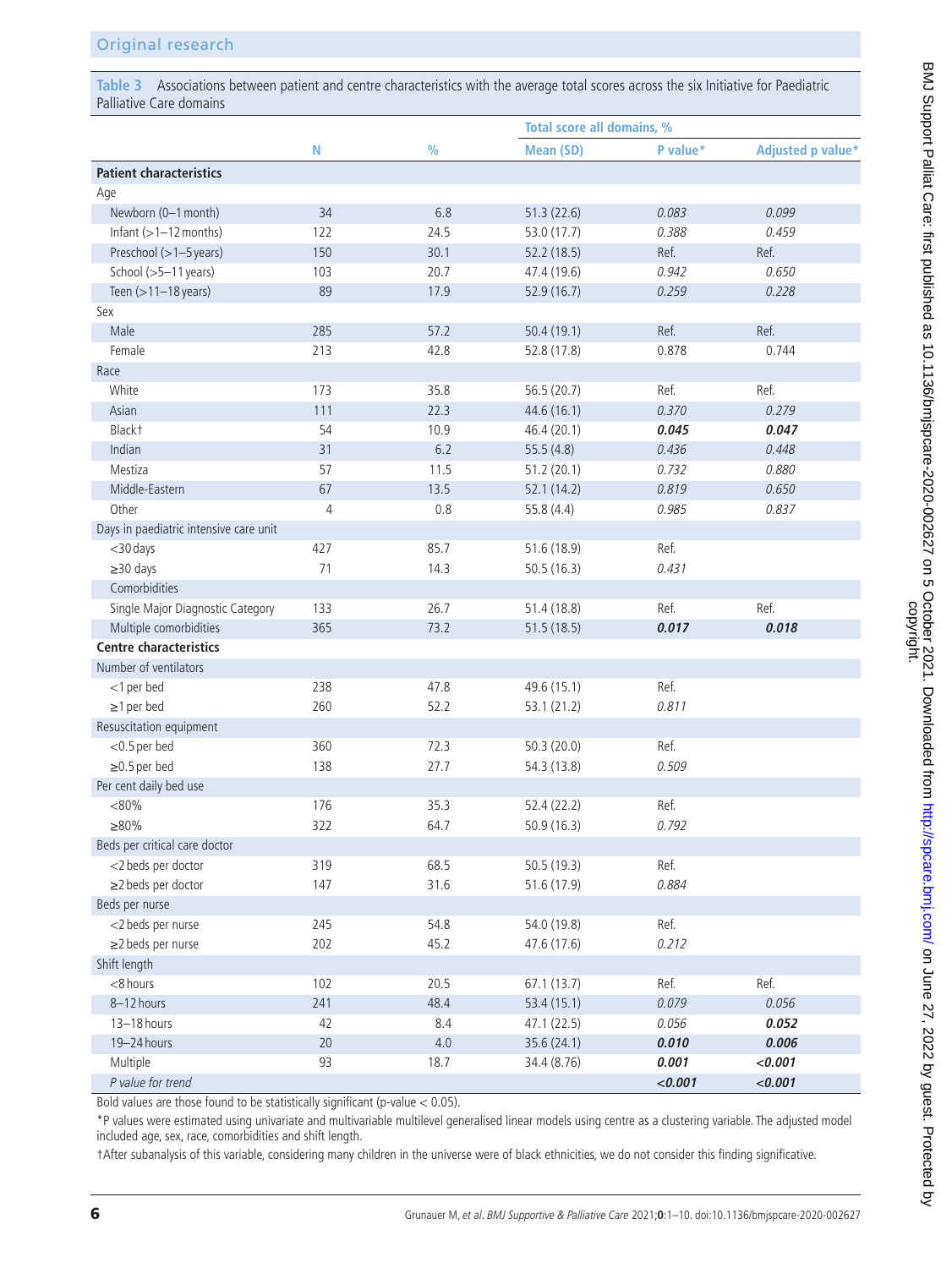exhibited better adherence to the delivery of primary palliative care than units in lower income groups. In addition, units with shorter shift lengths had higher overall IPPC scores than units with longer shift lengths. Although the integrated model of care was applied in diverse settings, all units surveyed had opportunities for considerable improvement. Building on these existing competencies in specific tasks may help disseminate the integrated model of care combining critical care and primary palliative care and ultimately improve the quality of care and life. Furthermore, few units might have a dedicated palliative care team for the PICU due to a deficiency of trained professionals or because of an expected positive prognosis of most children that are admitted to the PICUs.<sup>1</sup> Despite this, children whose lives are at risk can benefit from a primary PPC approach that can be combined with critical care.

In agreement with other evidence, we found that primary PPC was generally better developed in HICs.<sup>[2](#page-8-2)</sup> There was also a statistically significant difference in overall IPPC scores between HICs and UMICs. However, broad statements about the inadequacy of PPC in under-resourced settings are limited in their utility to redress well-documented disparities. For example, it was unsurprising that HICs had more beds and paediatric critical care doctors and nurses available/bed. However, despite these variations in technology, resources and bed use patterns, we did not find any evidence showing that they were directly related to fulfilment of IPPC curriculum. Only shorter shift lengths were associated with higher IPPC' curriculum application.

Additionally, ICU use, charity, sector-driven differences and sociopolitical factors mediate medical equipment access and distribution.<sup>23-25</sup> Similarly, legally-mandated, ideal and actual ICU personnelto-patient ratios vary widely<sup>24 25</sup> and are dependent on healthcare provider supply, $24$  education infrastructure,  $24$  healthcare provider mobility  $26$  and other factors[.24 25 27–29](#page-9-6) While human and physical resource availability undoubtedly shape quality of care,  $15$  variations within our sample were not associated with IPPC's curriculum fulfilment. This suggests that foundations necessary to implement these interventions already exist, regardless of income.<sup>[30](#page-9-8)</sup> These findings harken back to the WHO's definition of PPC, which states that PPC can be delivered using available community resources, even in low-income settings. $2^{31}$ 

Overall, domains concerned with family support (domain 2), symptom relief<sup>4</sup> and continuity of care<sup>[5](#page-8-11)</sup> were best fulfilled, although there were opportunities for improvement. Linking interventions to address lessdeveloped aspects of care (eg, bereavement support) with domains with better delivery (eg, continuity of care) may facilitate improvements. In our study, HICs had higher IPPC scores compared with UMICs in four domains (domain 1 holistic care; domain 2 family support; domain 3B family involvement; domain 6B

grief/bereavement healthcare provider support) and higher IPPC scores compared with LMIC/LICs in two domains (domain 6A grief/bereavement family support; domain 6B grief/bereavement healthcare provider support).

Holistic, family-centred care may be overall better developed in HICs because it requires the integration of diverse specialties and sectors, whole-person care, patient/family-focused care and quality of care eval-uation.<sup>[32](#page-9-9)</sup> In under-resourced settings, limited infrastructure $32\frac{33}{33}$  $32\frac{33}{33}$  $32\frac{33}{33}$  and medical education $33\frac{33}{3}$  may constrain such pillars. However, LMICs/LICs have been lauded for better coordination, communication, collaboration, innovation and extra-specialty competence in the absence of formal structures and systemic support.<sup>[32](#page-9-9)</sup> It is beyond our study's scope to determine why UMICs had statistically significant lower scores than LMIC/ LICs in domains 1 holistic care of the child and 3B family involvement, and statistically non-significantly lower scores in other domains. We speculate that UMICs' economic transition may result in barriers characteristic of wealthier economies (eg, extreme specialty exclusivity, reliance on technology/formal structures<sup>[32](#page-9-9)</sup>) when compared with LMIC/LICs (eg, limited infrastructure<sup>2 32</sup>) that might limit quality of care. Additionally, lower-resource centres scores may have been affected by a lack of external ethics consultation and standardised national guidelines, which are not universally available.

Although the importance of bereavement support is widely-documented, $34-37$  centres complied with only 36.8% of IPPC's curriculum for family bereavement support and 38.3% of recommendations for healthcare providers. Few studies have investigated service prevalence, particularly in PICUs and low-resource settings.<sup>38</sup> Evidence suggests that most adult ICUs in HICs do not offer bereavement services; those that do are limited (eg, offering brochures).<sup>[38](#page-9-12)</sup>

Service provision barriers include staff discomfort and lack of financial resources, time and training.<sup>38</sup> Furthermore, palliative care service development and perceptions of child/neonatal death may influence bereavement support. $34$  The losses that ICU staff face can be burdensome and may affect long-term functioning.[39](#page-9-13) However, recognising staff's grief support needs may be discouraged in ICU culture.<sup>39</sup> Although beneficial, $39$  services may be insufficient because of limited resources, the routinisation of child death and the higher PICU mortality rates in many underresourced settings.'

In domain 3A (child involvement), scores were universally low. Varying protections and culture influence children's participation in medical decisionmaking[.7 21 30](#page-8-1) Furthermore, limited use of standardised assessment tools may lead to inconsistent evaluation of children's decision-making abilities.

Our study had several strengths. We investigated diverse possible determinants of primary PC provision,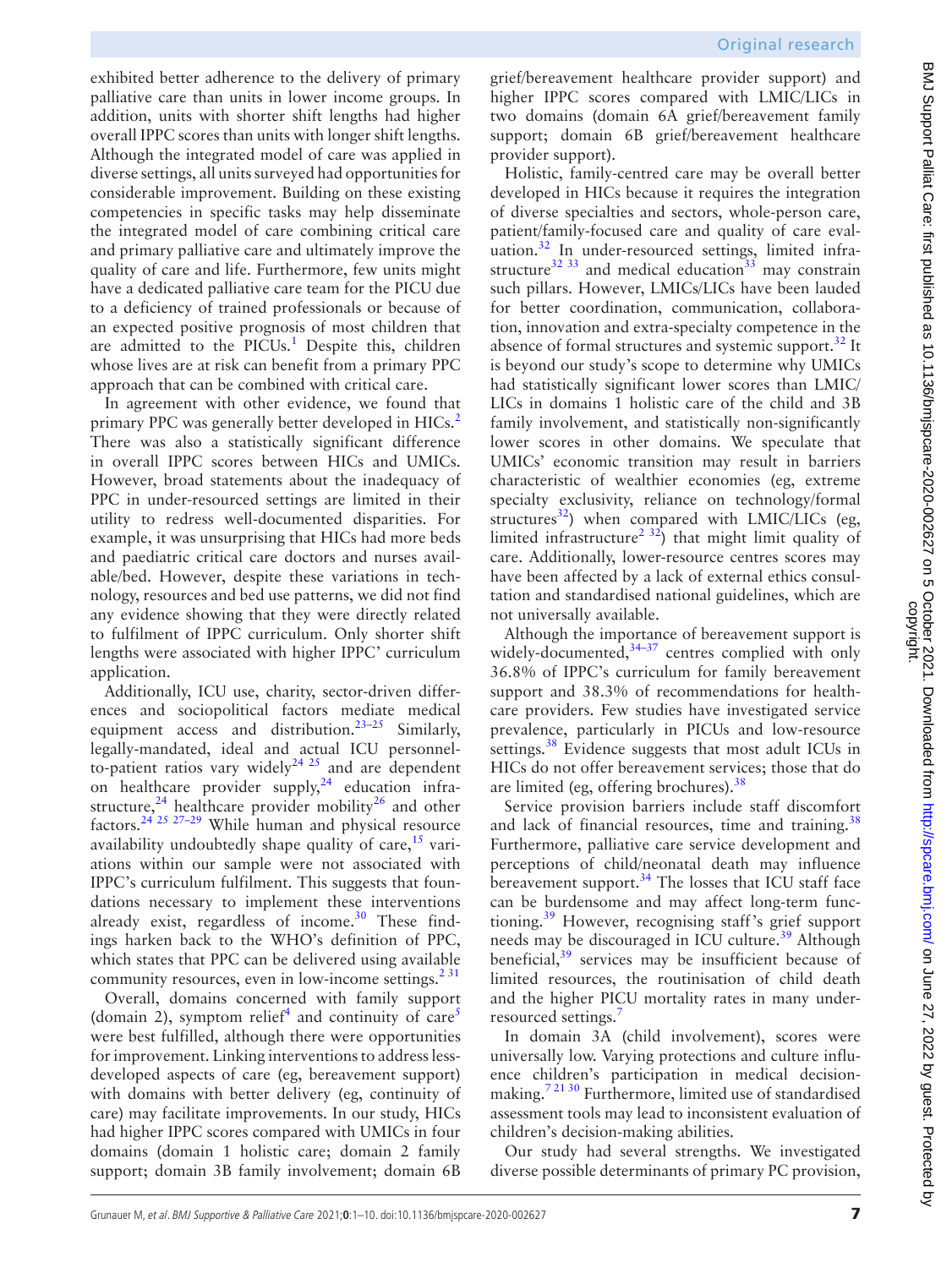including unit characteristics (eg, physical space, number of beds, medical technology) human resources (eg, staff ratios, shift lengths), patient characteristics (eg, race, language, sex, comorbidities) and country income. Additionally, our sample was diverse and included constituents often excluded from medical research due to geographical, linguistic, or resource limitations. We also considered diverse PPC indicators based on an evidence-based curriculum<sup>10</sup> to provide a complete picture of the primary palliative care provision in participating units. Contrastingly, our study also had several limitations. Centres are not generalisable country representatives. Additionally, we did not ask centres to identify whether they were from urban, suburban or rural localities or if they were located within public, private or public–private institutions; these variables should be considered in the future. It was beyond our study's scope to determine the causes of the statistically significant IPPC score differences. Participating units' mortality rates, disability prior to discharge, and consistency of PPC application over time were not studied.

From a capacity development perspective, studying how, where, why and by whom interventions are applied can help maximise the implementation of innovations like the IPPC curriculum.<sup>12–14</sup> Research must continue to investigate pertinent characteristics of potential adopters and clinical environments to maximise application and improve primary palliative care access. Finally, it is crucial to consider barriers to the practice of evidence-based healthcare. The mere dissemination of tools like the IPPC curriculum is not independently sufficient to spur widespread implementation.<sup>[11](#page-8-4)</sup>

# **CONCLUSION**

Creating evidence-based recommendations is just one link in a chain of interventions necessary to disseminate primary PPC clinical knowledge and practices, and apply an integrated model of care. Studies like this are an important step in translating evidence-based recommendations to practice. Furthermore, understanding the current application of the IPPC curriculum can help identify opportunities to apply other elements of implementation effectiveness research to improve intervention adoption. Many chronically and critically ill children are admitted every day to PICUs worldwide, and critical care healthcare providers should have the skills to provide primary palliative care when needed. Our research contributed to the concept of an integrated model of care at the PICU, in which critical care and primary palliative care could be delivered by the team of paediatric critical care health providers, depending on the trajectory of illness. An emphasis should be made in including these skills during residency training. In turn, maximising dissemination of the integrated model of care, ultimately facilitating children's human right to PPC access.

**Acknowledgements** We thank the PICU-MIC investigators† for their collaboration, Dr Andrea Cordero for initial project coordination and the Universidad San Francisco de Quito's Collaboration Grant, which funded this research.

**Collaborators** †PICU-MIC investigators: (1) Jorge López González, MD; Jesús López-Herce, MD—Hospital General Universitario Gregorio Marañón-UCIP; Facultad de Medicina Universidad Complutense de Madrid, Madrid, Spain. (2) Emanuele Rossetti, MD; Chiusolo Fabrizio, MD—Ospedale Pediatrico Bambino Gesù-PICU, Roma, Italy. (3) Oliver Karam, MD, PhD, Marie Saint-Faust, MD—Geneva University Hospitals-HUG PICU, Geneva, Switzerland. (4) Paolo Biban, MD; Silvia Carlassara, MD—Azienda Ospedaliera Universitaria Integrata Verona PICU, Verona, Italy. (5) Bettina von Dessauer, MD; Nadia Ordenes, MD—Hospital de Niños Roberto del Río-Unidad de Paciente Crítico Pediátrico, Santiago, Chile. (6) Fabiola Figueroa Urízar, MD; Adriana Wegner A, MD— Hospital Sótero Del Río-UCIP, Santiago, Chile. (7) Michael Canarie, MD—Yale-New Haven Children's Hospital's Pediatric Intensive Care Unit, New Haven, Connecticut, USA. (8) Kathryn Miller, MD—University Hospitals Cleveland Medical Center-PICU, Cleveland, Ohio, USA. (9) José Irazuzta, MD; Nicolas Chiriboga, MD—University of Florida COM-PICU, Jacksonville, Florida, USA. (10) Daniel Tawfik, MD, MS; Barbara Sourkes, PhD; Nancy Ewen Wang, MD; Hursuong Vongsachang—Division of Pediatric Critical Care Medicine at Stanford University Medical Center-PICU, Stanford, CA, USA. (11) Elizabeth W. Tucker, MD; Nicole Shilkofski, MD, MEd; The Johns Hopkins Children's Center PICU, Baltimore, MD, USA. (12) 王文超 Wang Wenchao, RN; Zhang Yuxia, RN, PhD; Pediatric Hospital of Fudan University-PICU—Fudan, China. (13) Lucy Lum Chai See, MD; Sister Priscilla—University Malaya Medical Center-PICU, Kuala Lumpur, Malaysia. (14) Recep Tekin, MD; Fesih Aktar, MD—Dicel University Medical Hospital-PICU; Diyarbakir, Turkey. (15) Duygu Sönmez Düzkaya, CPN, PhD—Istanbul University Faculty of Medicine PICU; Istanbul, Turkey. (16) Oguz Dursun, MD; Ebru Atike Ongun, MD—Akdeniz University-Faculty of Medicine PICU; Antalya, Turkey. (17) Resul Yilmaz, MD—Gaziosmanpasa University School of Medicine Tokat- PICU-Tokat, Turkey. (18) Dincer Yildizdas, MD—Çukurova University, Faculty of Medicine; Balcali Hospital, PICU-Adana, Turkey. (19) Hakan Tekgüç, MD—Koru Hospital-PICU; Ankara, Turkey. (20) Vitaliy Sazonov, MD; Timur Tsoy, MD—PICU of City Children Hospital; Astana, Kazakhstan. (21) Vitaliy Sazonov, MD; Askhat Saparov, MD—PICU of National Research Center for Maternal and Child Health; Astana, Kazakhstan. (22) Vitaliy Sazonov, MD; Elizaveta Kalmbakh, MD—PICU of Karaganda Regional Children's Hospital, Karaganda, Kazakhstan. (23) Michelle Grunauer, MD, PhD (USFQ/ HDLV); Ernesto Quiñones, MD (HDLV); Luis Eguiguren, MD (USFQ); Andrea P. Icaza-Freire, MD (USFQ); Killen Briones, MD (UG, CFRBC, ICU, ICU IESS); UCIP/UCIN del Hospital de los Valles, Quito, Ecuador; Universidad San Francisco de Quito, Facultad de Medicina, Quito, Ecuador; Universidad de Guayaquil, Facultad de Ciencias Médicas, Guayaquil, Ecuador; Centro Fisiológico-Respiratorio Briones-Claudett, Guayaquil; ICU Panamerican Clinic, Guayaquil; ICU IESS de Babahoyo, Ecuador. (24) Antonio WD Gavilanes, MD—Department of Pediatrics, University Medical Center Maastricht, Maastricht, The Netherlands. (25) Yaneth Tovilla, MD—Unidad Pediátrica de Quemados de los Servicios de Salud del Estado de Puebla, Puebla, México. (26) Sandra Tania Ventura Gómez, MD—UCIP del Hospital Regional de Alta Especialidad de Ixtapaluca, Ixtapaluca, México. (27) Silvio Fabio Torres, MD, MSc—Pediatric Intensive Care Unit, Hospital Universitario Austral; Buenos Aires, Argentina. (28) Paul Cobarrubias, MD— Amang Rodriguez Memorial Medical Center-PICU, Manila, Philippines. (29) Dmytro Dmytriiev, MD—Vinnitsa National Medical University-PICU, Vinnitsa, Ukraine. (30) Alejandro Martínez, MD; Gustavo Guzaman, MD; Rudy Sanabria, MD— Hospital del Niño Manuel Ascencio Villarroel, Cochabamba-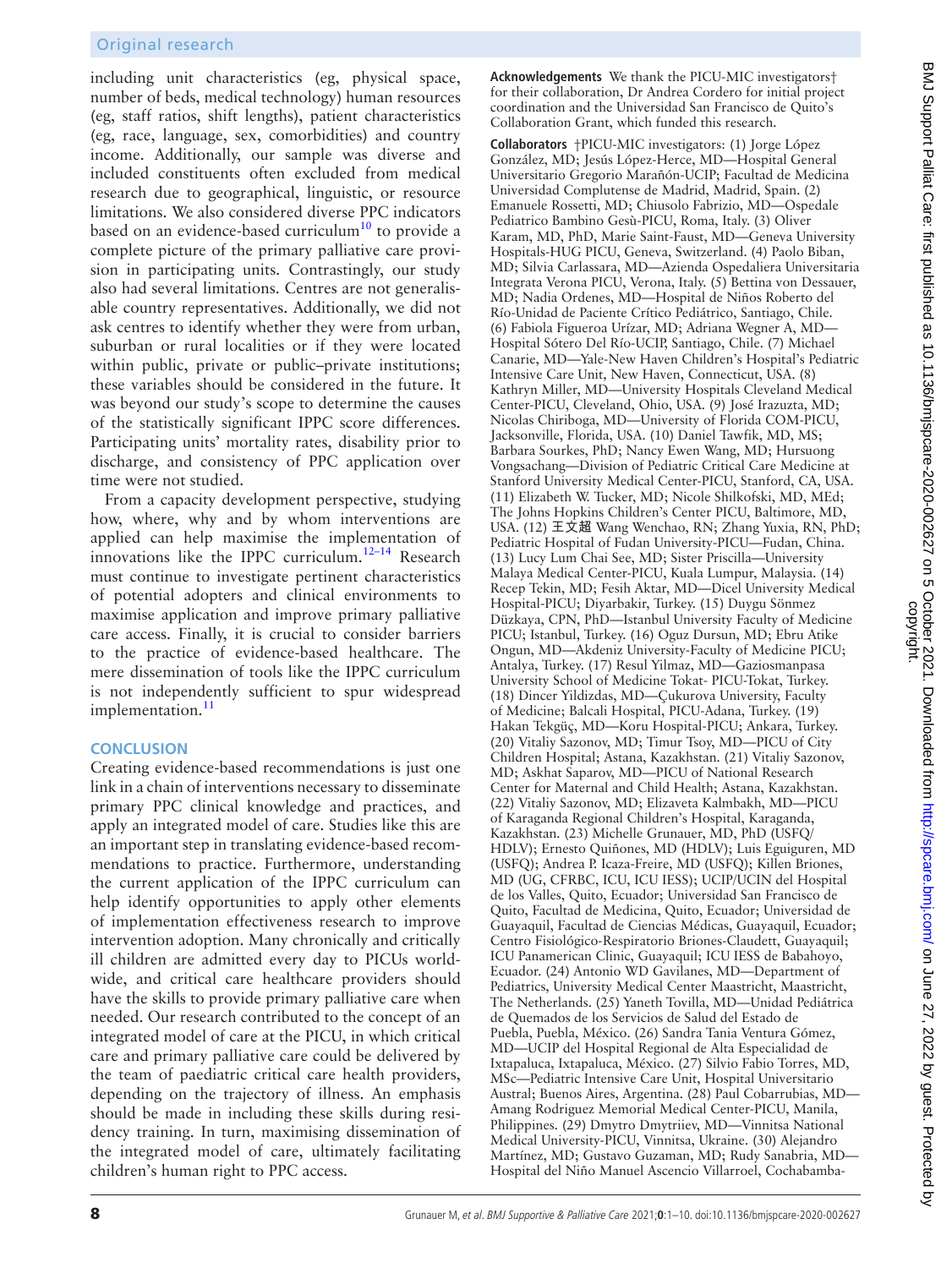UTIP, Cochabamba, Bolivia. (31) Ravikumar Krupanandan, MD; Bala Ramachandran, MD—PICU, Kanchi Kamakoti CHILDS Trust Hospital, Chennai, India. (32) Nirmal Choraria, MD; Jignesh Patel, MD; PICU—Nirmal Hospital, Ltd.; Surat, India. (33) Puneet A Pooni, MD; Karambir Singh Gill, MD— Dayanand Medical College Punjab, India. (34) John Adabie Appiah, MD; Komfo Anokye Teaching Hospital—PICU, Kumasi, Ghana. (35) Tigist Bacha Heye, MD; Rahel Argaw, MD; Asrat Demtse, MD; Israel Abebe Admasu, MD—Addis Ababa University, College of Health Sciences-PICU, Addis Ababa, Ethiopia.

**Contributors** The corresponding author Dr Michelle Grunauer 'had full access to all the data in the study and takes responsibility for the integrity of the data and the accuracy of the data analysis'. Gabriela Bustamante, MPH, PhD, conducted and is responsible for the data analysis. Only MG, CM and GBC had access to the full data set prior to publication. MG, CM and GBC contributed to the following in the elaboration of this investigation: Substantial contributions to the conception or design of the work and the acquisition, analysis or interpretation of data for the work, critical revision for important intellectual content, final approval of the version to be published, agreement to be accountable for all aspects of the work in ensuring that questions related to the accuracy or integrity of any part of the work are appropriately investigated and resolved. PICU-MIC Research Group investigators contributed to the following in the elaboration of this investigation: Substantial contributions to the conception or design of the work and the data acquisition.

**Funding** This study was supported by the Universidad San Francisco de Quito's Collaboration Grant 2016-091IN to MG. The Universidad San Francisco de Quito-Collaboration Grants Committee, the funder of this research, played no role in 'design and conduct of the study; collection, management, analysis, and interpretation of the data; preparation, review or approval of the manuscript; and decision to submit the manuscript for publication'.

# **Competing interests** None declared.

# **Patient consent for publication** Not applicable.

**Ethics approval** The Universidad San Francisco de Quito's Ethics Committee for Research of Human Beings/ Institutional Review Board approved this research (2016-091IN). Also approved by the ethics committees of all sites of the PICU-MIC Research Group prior to data collection beginning.

#### **Provenance and peer review** Not commissioned; externally peer reviewed.

**Data availability statement** Data are available upon reasonable request. DATA AVAILABILITY STATEMENT: Only MG, CM, and GB had access to the full dataset prior to publication. Data that could lead to the identification of patients was never collected. Study protocol, statistical analysis plan, and questionnaire data related to unit infrastructure and models of care will be made available to the PICU-MIC research group upon request and after reviewing the research proposal. Data will be made available to other researchers upon reasonable request and consent from the PICU-MIC research group. Data will be destroyed according to discipline standards after 10 years. Data is stored on password-protected computers only available to the MG, CM, and GB. Data requests can be made by emailing the corresponding author.

**Open access** This is an open access article distributed in accordance with the Creative Commons Attribution Non Commercial (CC BY-NC 4.0) license, which permits others to distribute, remix, adapt, build upon this work noncommercially, and license their derivative works on different terms, provided the original work is properly cited, appropriate credit is given, any changes made indicated, and the use is noncommercial. See: [http://creativecommons.org/licenses/by-nc/4.](http://creativecommons.org/licenses/by-nc/4.0/)  $\Omega$ 

# **ORCID iDs**

Michelle Grunauer <http://orcid.org/0000-0002-5821-7603> Caley Mikesell<http://orcid.org/0000-0001-5380-7930> Gabriela Bustamante Callejas [http://orcid.org/0000-0002-2227-](http://orcid.org/0000-0002-2227-7209) [7209](http://orcid.org/0000-0002-2227-7209)

# **REFERENCES**

- <span id="page-8-0"></span>1 Grunauer M, Mikesell C. A review of the integrated model of care: an opportunity to respond to extensive palliative care needs in pediatric intensive care units in Under-Resourced settings. *[Front Pediatr](http://dx.doi.org/10.3389/fped.2018.00003)* 2018;6:3.
- <span id="page-8-2"></span>2 World Palliative Care Alliance, World Health Organization. Global atlas of palliative care at the end of life, 2014. Available: [https://www.who.int/nmh/Global\\_Atlas\\_of\\_](https://www.who.int/nmh/Global_Atlas_of_Palliative_Care.pdf) Palliative Care.pdf [Accessed 20 Oct 2019].
- 3 World Health Organization. WHO definition of palliative care. Available:<http://www.who.int/cancer/palliative/definition/en/> [Accessed 20 Oct 2019].
- <span id="page-8-10"></span>4 Boss R, Nelson J, Weissman D, *et al*. Integrating palliative care into the PICU: a report from the improving palliative care in the ICU Advisory board. *[Pediatr Crit Care Med](http://dx.doi.org/10.1097/PCC.0000000000000209)* 2014;15:762–7.
- <span id="page-8-11"></span>5 Nelson JE, Bassett R, Boss RD, *et al*. Models for structuring a clinical initiative to enhance palliative care in the intensive care unit: a report from the IPAL-ICU project (improving palliative care in the ICU). *[Crit Care Med](http://dx.doi.org/10.1097/CCM.0b013e3181e8ad23)* 2010;38:1765–72.
- 6 Casarett D, Johnson M, Smith D, *et al*. The optimal delivery of palliative care: a national comparison of the outcomes of consultation teams vs inpatient units. *[Arch Intern Med](http://dx.doi.org/10.1001/archinternmed.2011.87)* 2011;171:649–55.
- <span id="page-8-1"></span>7 Chambers L, Goldman A. *A Guide to Children's Palliative Care: Supporting babies, children and young people with life-limiting and life-threatening conditions and their families*. Fourth Edition. Bristol, England: Together for Short Lives, 2018. [https://www.togetherforshortlives.org.uk/wp-content/](https://www.togetherforshortlives.org.uk/wp-content/uploads/2018/03/TfSL-A-%20Guide-to-Children%E2%80%99s-Palliative-Care-Fourth-Edition-5.pdf) [uploads/2018/03/TfSL-A- Guide-to-Children%E2%80%99s-](https://www.togetherforshortlives.org.uk/wp-content/uploads/2018/03/TfSL-A-%20Guide-to-Children%E2%80%99s-Palliative-Care-Fourth-Edition-5.pdf)[Palliative-Care-Fourth-Edition-5.pdf](https://www.togetherforshortlives.org.uk/wp-content/uploads/2018/03/TfSL-A-%20Guide-to-Children%E2%80%99s-Palliative-Care-Fourth-Edition-5.pdf)
- 8 Gans D, Kominski GF, Roby DH, *et al*. Better outcomes, lower costs: palliative care program reduces stress, costs of care for children with life-threatening conditions. *[Policy Brief UCLA](http://www.ncbi.nlm.nih.gov/pubmed/22946141)  [Cent Health Policy Res](http://www.ncbi.nlm.nih.gov/pubmed/22946141)* 2012:1–8.
- 9 Curtis K, Foster K, Mitchell R, *et al*. Models of care delivery for families of critically ill children: an integrative review of international literature. *[J Pediatr Nurs](http://dx.doi.org/10.1016/j.pedn.2015.11.009)* 2016;31:330–41.
- <span id="page-8-3"></span>10 Dokken DL, Heller KS, Rushton CH. The initiative for pediatric palliative care. quality domains, goals, and indicators of family-centered care of children living with life-threatening conditions. *Education Development Center* 2001:1–10.
- <span id="page-8-4"></span>11 Rycroft-Malone J, Harvey G, Seers K, *et al*. An exploration of the factors that influence the implementation of evidence into practice. *[J Clin Nurs](http://dx.doi.org/10.1111/j.1365-2702.2004.01007.x)* 2004;13:913–24.
- <span id="page-8-6"></span>12 Greenhalgh T, Robert G, Macfarlane F, *et al*. Diffusion of innovations in service organizations: systematic review and recommendations. *[Milbank Q](http://dx.doi.org/10.1111/j.0887-378X.2004.00325.x)* 2004;82:581–629.
- <span id="page-8-5"></span>13 Helfrich CD, Weiner BJ, McKinney MM, *et al*. Determinants of implementation effectiveness: adapting a framework for complex innovations. *[Med Care Res Rev](http://dx.doi.org/10.1177/1077558707299887)* 2007;64:279–303.
- <span id="page-8-7"></span>14 Conn JJ, Lake FR, McColl GJ, *et al*. Clinical teaching and learning: from theory and research to application. *[Med J Aust](http://dx.doi.org/10.5694/mja10.11473)* 2012;196:527.
- <span id="page-8-8"></span>15 Campos-Miño S, Sasbón JS, von Dessauer B. [Pediatric intensive care in Latin America]. *[Med Intensiva](http://dx.doi.org/10.1016/j.medine.2012.02.004)* 2012;36:3–10.
- 16 Penoyer DA. Nurse staffing and patient outcomes in critical care: a Concise review. *[Crit Care Med](http://dx.doi.org/10.1097/CCM.0b013e3181e47888)* 2010;38:1521–8.
- <span id="page-8-9"></span>17 Bastos PG, Knaus WA, Zimmerman JE, *et al*. The importance of technology for achieving superior outcomes from intensive